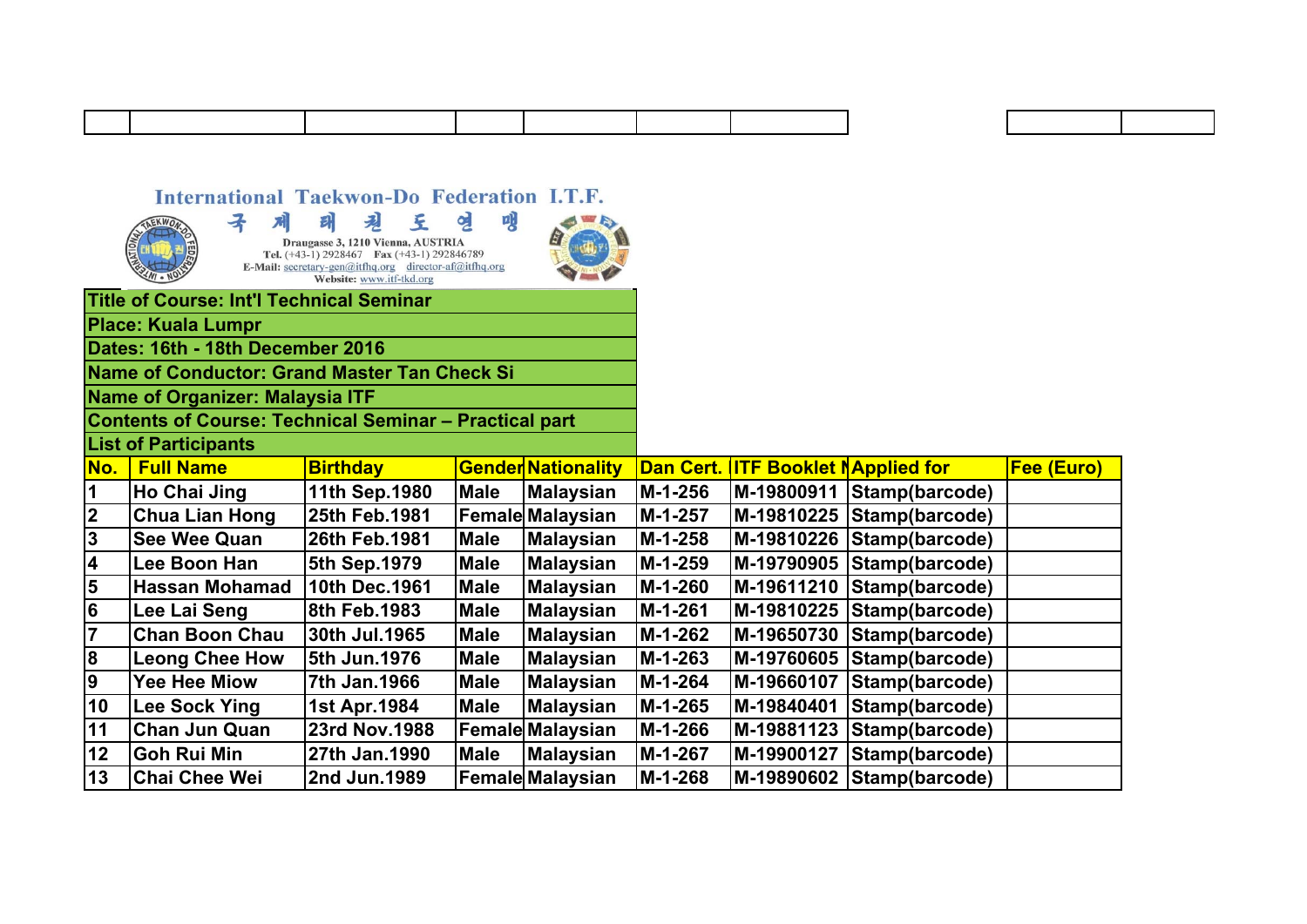| 14           | Ng Zi Yao              | 27th Jan.1981        | <b>Male</b> | <b>Malaysian</b>    | M-1-269  | $ M-19810127 Stamp(barcode) $   |
|--------------|------------------------|----------------------|-------------|---------------------|----------|---------------------------------|
| 15           | <b>Ong Eu Jern</b>     | 8th Apr. 1992        | <b>Male</b> | <b>Malaysian</b>    | $M-3-27$ | M-19920408 Stamp & Certificate  |
| 16           | Lee Yu Jin             | <b>20th Nov.1966</b> | <b>Male</b> | <b>Malaysian</b>    | $M-3-28$ | M-19661120 Stamp & Certificate  |
| 17           | <b>Gerald Woods</b>    | 10th Sept.1971       | <b>Male</b> | British             | GB-3-345 | GB-19710910Stamp & Certificate  |
| 18           | <b>Ong John Teck</b>   | 19th Apr.1972        | <b>Male</b> | SingaporearSI-2-23  |          | SI-19720419 Stamp & Certificate |
| 19           | <b>Chew Keng Kok</b>   | 1st Jul.1972         | <b>Male</b> | Singaporear SI-2-24 |          | SI-19720701 Stamp & Certificate |
| 20           | <b>Chua Hong Liang</b> | <b>21st May1981</b>  | <b>Male</b> | Singaporear SI-2-25 |          | SI-19810521 Stamp & Certificate |
| 21           | <b>Chang Kah Heng</b>  | 5th Aug. 1976        | <b>Male</b> | SingaporearSI-2-26  |          | SI-19760805 Stamp & Certificate |
| $ 22\rangle$ | Lee Jia Yee            | 27th Aug. 1992       | <b>Male</b> | <b>Malaysian</b>    | $M-3-28$ | M-19920827 Stamp & Certificate  |
|              |                        |                      |             |                     |          | <b>Total amount</b>             |